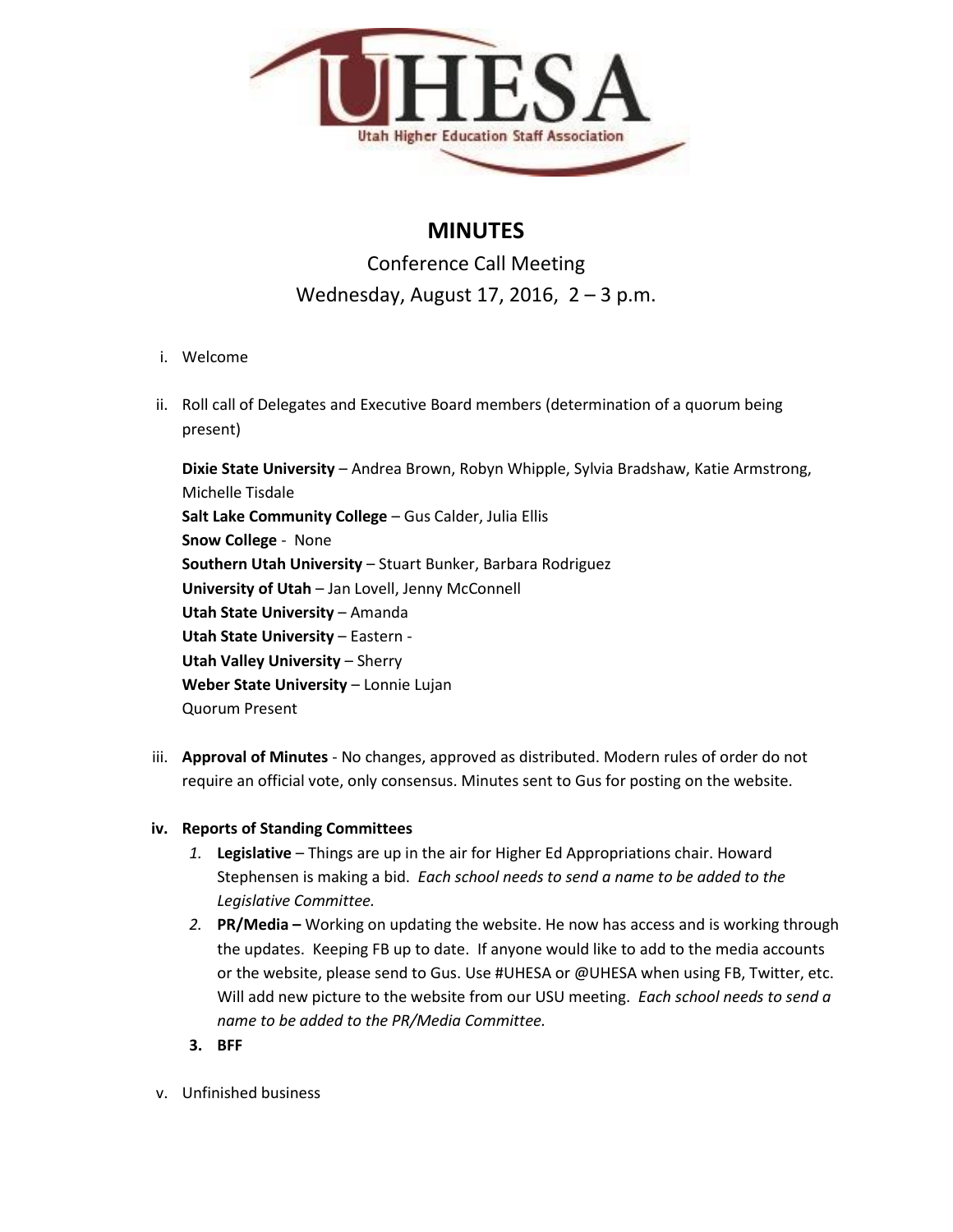#### vi. New business

- 1. 2016-17 Initiatives
	- 2. BFF Initiative Hasn't realized its full potential. Would like to create an ad hoc committee.
		- a. UVU is continuing as a long standing initiative but partnering with other campus initiatives.
		- b. UofU not getting support from those they thought they would. No one knows the scholarships that are available. Sending Ruth Watkins an email saying they can't promote without Ruth's help. Hopefully this spur some more interest.
		- c. USU They have an in house program through recruitment that is already promoting these efforts.
	- 3. Chair of Ad Hoc Committee Sylvia is willing if she has help from a "co-chair". Please solicit a co-chair among staff employees. Will also need to populate committees.
	- 4. Best Practices Documents Andrea would really like to polish those documents
- 5. October and July Meetings The schedule will stay as previously scheduled. Oct 28 Univ. of Utah, and July 27-28 at SUU.
- 6. Topics Discussion All those who are most interested in a certain topic to drive the survey and creating a summary of findings to distribute. Topics can be previously discussed topics or new topics.

Barbara – Discussion of roll over vacation, comp time, sick time, calendar year, etc. Sherry – Continue discussions about the FSLA overtime regulations. Barbara will create questions, administer survey, and organize summaries for next month's topic.

### vii. Staff Recognition Reports

UofU – District awards. 6 Individuals were awarded a \$5000 check. Anyone can be nominated but do need to meet eligibility.

USU – Quarterly. Now Employee of the month. \$100 award. Employee of the Year \$1000 Weber – Select 3 Exempt and 3 Non Exempt every fall and spring semester. \$50 plus gift bag. UVU – PACE Distinguished Employee Awards – 4 Full time \$1000 each, 4 part time \$500 each, awarded at banquet

Dixie – Mini Trailblazer Award – Dixie Awards – Exempt and Classified Award. Certificate plus mini bison. After so many mini awards they become eligible for a major award.

SUU – Staff are Everywhere – Help in getting students graduated and off to everywhere. Digital signage will start net week. 3 people each month. Employee of month - \$50 gift card to bookstore plus a reserved parking space. End of year Distinguished service award - \$1500 cash award, recognized at commencement and banquet. Outstanding male and female staff are also awarded in the same way.